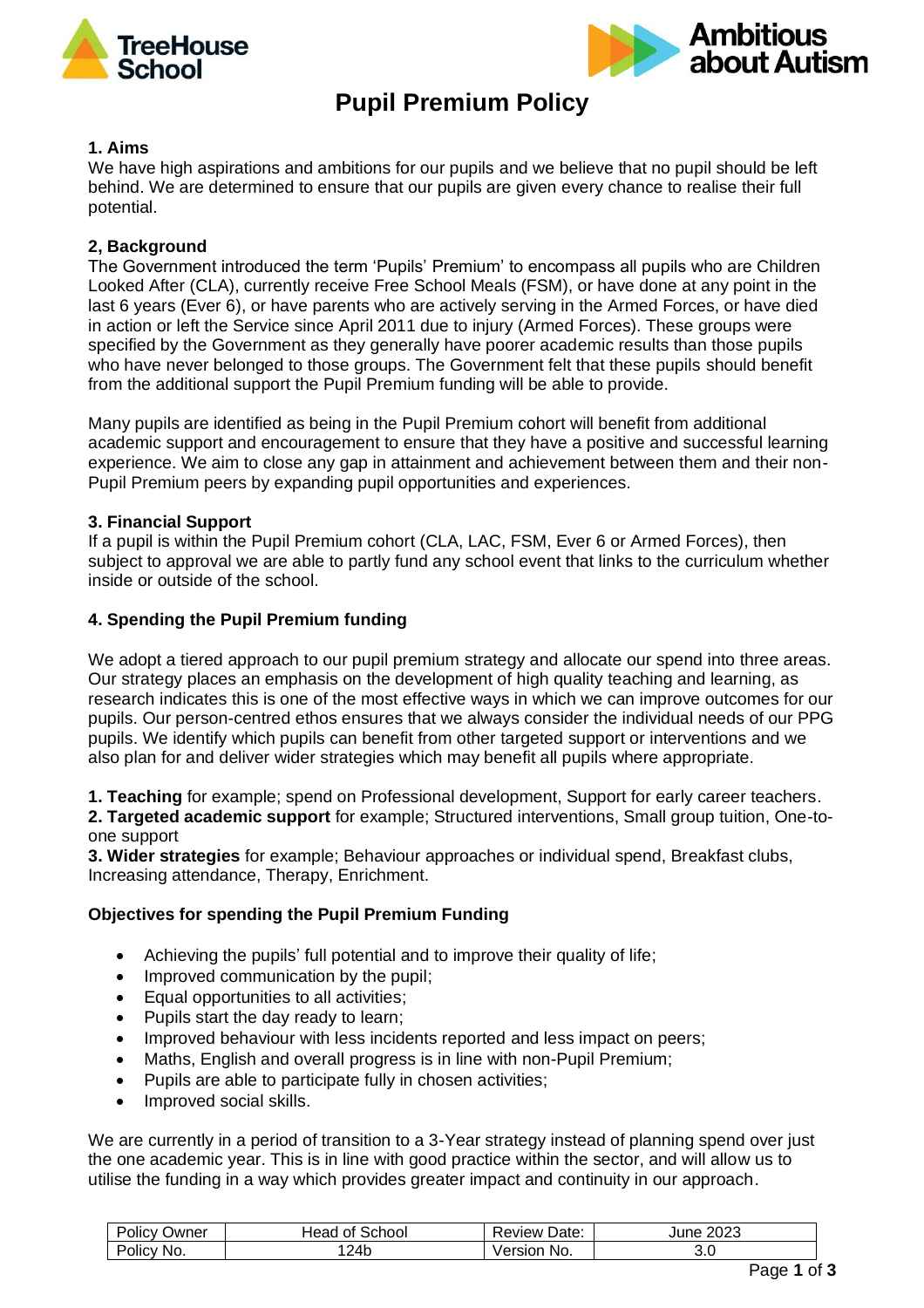# **5. Identification of pupils**

We will ensure that:

- All staff are aware of who Pupil Premium and vulnerable pupils are;
- All Pupil Premium pupils benefit from the funding, not just those who are underperforming pupils;
- Individual pupil needs are considered carefully;
- Some strategies/interventions will be of the benefit to all pupils and may include Non-PPG pupils accessing interventions.

## **6. Monitoring and Evaluation**

We will ensure that:

- A wide range of data is used Curriculum progress data, Progress against EHCP framework, observations, learning walks, case studies, staff, parent, carer and pupil voice;
- Assessment Data is collected termly so that the impact of interventions can be monitored regularly;
- Assessments are closely moderated to ensure they are accurate;
- All staff attend and contribute to pupil progress meetings;
- Regular feedback about performance is given to pupils and parents:
- Interventions are adapted or changed if they are not working;
- Case studies are used to evaluate the impact of pastoral interventions, such as on attendance and behaviour;
- A designated member of the SLT maintains an overview of Pupil Premium spending;
- A governor is given responsibility for Pupil Premium.

## **7. Interventions and Provisions**

The following list provides some examples of how we have used our Pupil Premium funding in our most recent strategy:

- Art, Yoga, Play and Drama Therapy, Specialist musicians
- Healthy food/snacks available to support PPG students to start the day ready to learn;
- Community trips Transport for PPG pupils to access the community when school transport is not possible for them;
- Additional clothing available;
- Family/home support and training;
- Individual, additional interventions;
- Provision for curriculum resources and improved learning environment;
- Teacher CPD;
- Curriculum enrichment;
- 1:1 or small group tuition;
- Support for PPG pupils and their families during the period of disruption to everyday life during the COVID 19;
- Environmental / Behavioural support;
- Work related learning and work experience development.

# **8. Reporting**

When reporting about Pupil Premium funding we will include:

- Information about the context of the school:
- Objectives for the year;
- Reasons for decisions taken;
- Analysis of data;
- Nature of support and allocation;
- Learning the curriculum;
- Social, emotional and behavioural issues;
- Enrichment beyond the curriculum;
- Families and community;

| Policy<br>שwner                           | ۔ choolذ<br>Head<br>Οt | -<br>Date:<br>Review | 2023<br>June |
|-------------------------------------------|------------------------|----------------------|--------------|
| $\overline{\phantom{a}}$<br>Policy<br>No. | 124b                   | No.<br>Version       | ◡.◡          |